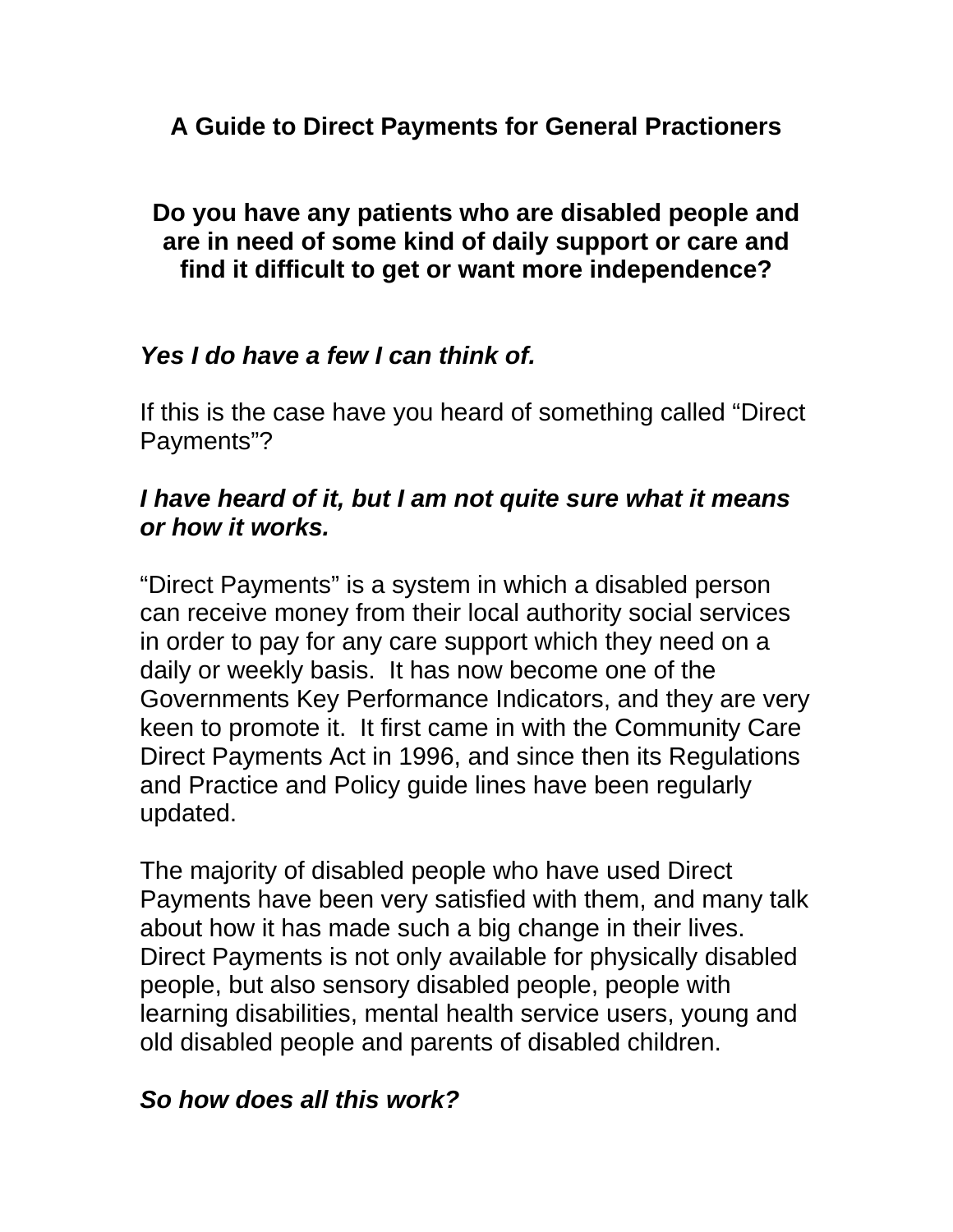It really all is quite straight forward. If you know of a patient who is struggling because of the lack of enough care or wants to live indepentdently, then all you have to do is to tell them to contact their local social services area office, and ask for a social worker to come and give them a Community Care assessment on their needs. The social worker will then carry out this assessment in partnership with the disabled person, who will know what they need, and then submit this assessment to a panel who will agree to a final decision to it if it is a genuine need. The person will then be allocated the amount of funding agreed to cover their assessed needs.

When the Care Manager or Social Worker assesses you, they then calculate how much money you will need for your Direct Payments scheme. If this goes beyond £200 per week, they will then contact the Independent Living Fund, which is a Fund that helps social services provide any top up that might be needed above the social services ceiling. Before the disabled person starts the scheme, they need to set up a separate Direct Payments bank account, so the money does not get mixed up with ones own personal account money. This also means that it is easier to keep records of ones own account in order to be accountable, as one is using public money.

When the Direct Payments support package is agreed with the disabled person, a contract of agreement is then signed by both parties.

### *What does the disabled person then need to do?*

The social worker should advise the disabled person how they need to organise their Direct Payments. Alternatively they could get in touch with their local Direct Payment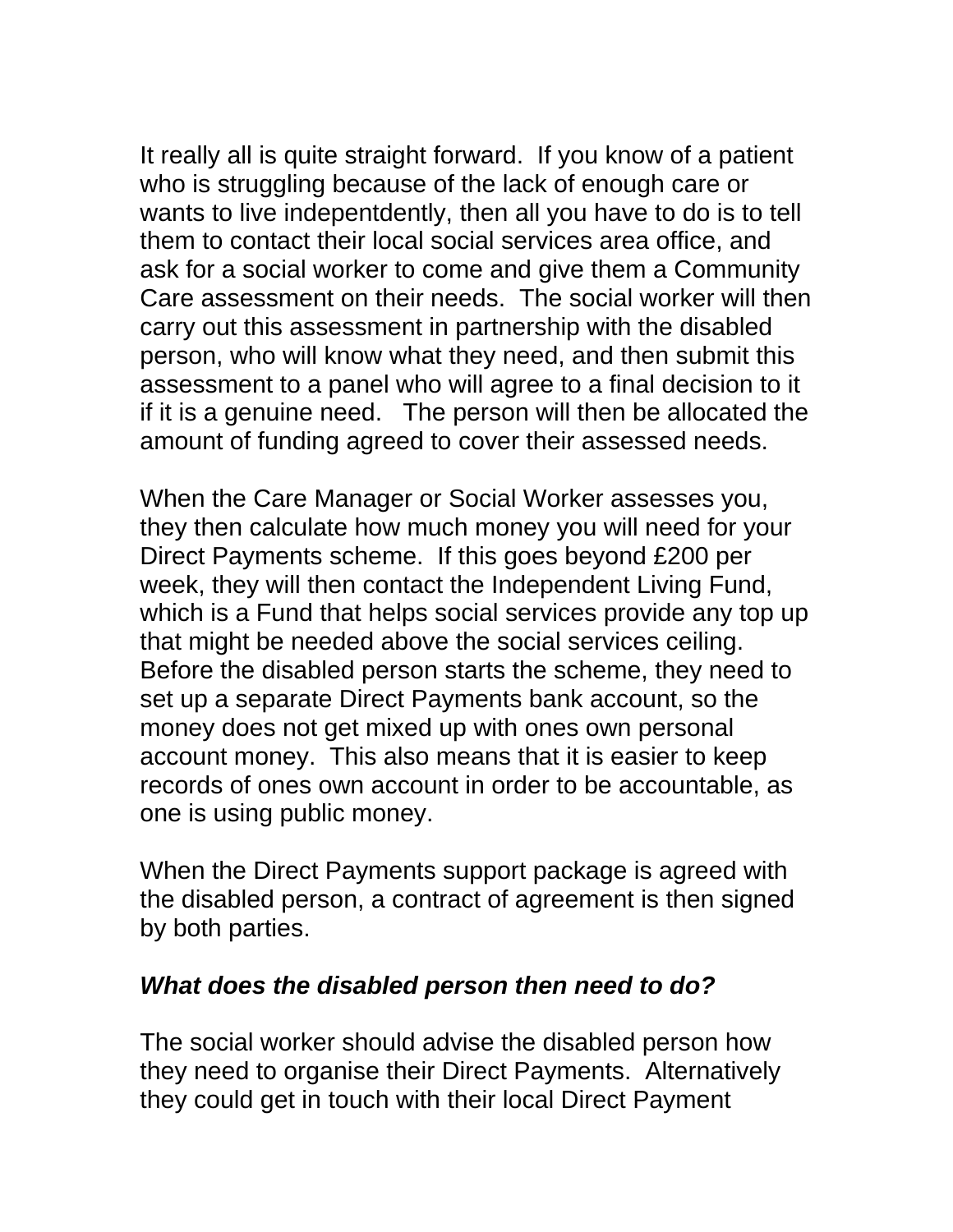Scheme support worker, or a local disability organisation, who can advise them how best to proceed. This usually works very well, as the support workers are trained specifically to help people access Direct Payments and give them advice in terms of how they can run their own schemes.

What is so good about Direct Payments is that it allows disabled people to have more control and choice over their lives. This is why many disabled people feel that Direct Payments changes their lives considerably. Direct Payments are a means to an end and the end should be Independent Living which gives the individual much more freedom and spontaneity as well as responsibility. Disabled People can buy in the help and assistance they require for their everyday needs and support, and organise it in the way that they want and they feel best, without any interference from social workers or social services generally.

Direct Payments helps Disabled People to do things for themselves instead of relying on services directly from the Local Authority Social Services. This means that they can organise their care around the times they need it, and not fit in to the social services time table, where the service is often provided at inappropriate times. In practical terms the disabled person can arrange when they can get up and go to bed, and when they want to eat and do things generally. This way they can do things as they want without fitting in to any rigid routines set up by others.

Direct Payments helps to empower Disabled People and give them more independence, flexibility and better quality of life. This usually means their health tends to be better too.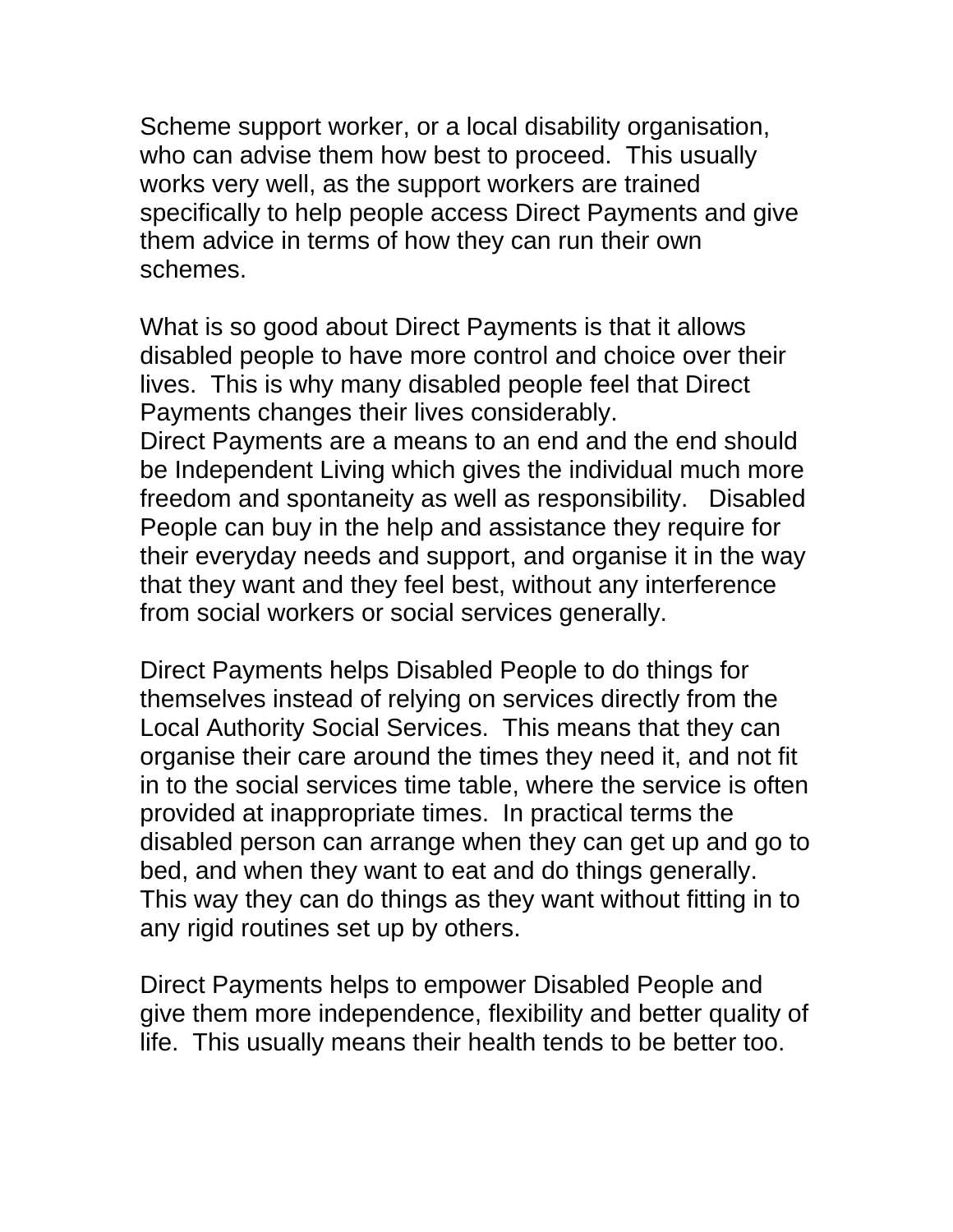### *How do the disabled people find people or carers to work for them?*

The disabled person usually calls the person working for them "personal assistants" or "support workers", as the term Carers tends to be old fashioned these days. It also has a derogatory connotation with the emphasis of being "cared for" or "looked after", which places the disabled person in a very passive and submissive position and role. This is in contradiction because Direct Payments users tend to be in control and directing how they organise their lives

Disabled people recruit their personal assistants in a number of different ways which could be either through word of mouth, advertisement, job centre, agency or even on the Internet. Many disabled people do the recruiting themselves and others use disability organisations or agencies.

Many Direct Payments Support Schemes offer training for users to help them familiarize themselves with the recruitment process and employment legislation generally. Some people might have had experience of this in their working lives, but to others it could be entirely new, so it is a new skill that needs developing. These training courses can cover recruitment procedures like drawing up job descriptions, advertisements and contracts etc., as well as developing interviewing skills and learning how to deploy and direct their personal assistants, and if necessary what to do if they need to 'fire' them.

# *Who Can Receive Direct Payments?*

Direct Payments is available for any Disabled Person who is considered to be "able and willing" to run their own scheme. This includes physically and sensory disabled people,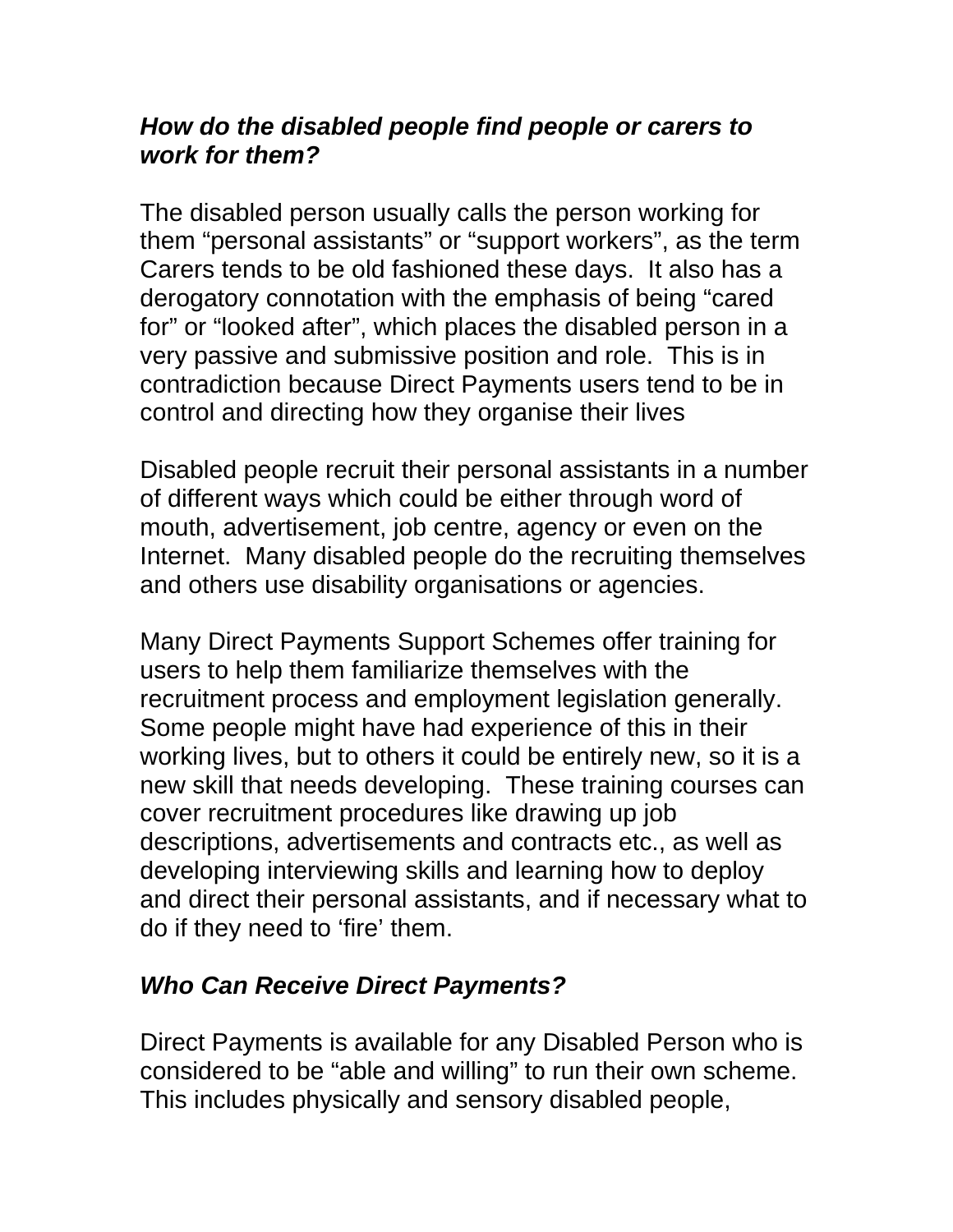people with learning disabilities, people with HIV and Aids, people with mental health backgrounds, older people, 16 – 18 year olds disabled individuals and carers. However, it does not mean that the disabled person needs to run the whole scheme themselves. They can get someone to help manage it with them, and accountants to keep their accounts and do their wages. People with learning disabilities and mental health service users, can also have people working as advocates and support workers to assist them run their scheme.

## *What are the Advantages?*

It provides more control and choice in the lives of Disabled People. They are more flexible, and provide more freedom and less restriction in ones life.

The Disabled Person is the employer, and therefore one is not dependent on Social Services. Most people who use Direct Payments, find much more user satisfaction, and an improvement in the quality of their lives.

## *What Kind of Support do People get on Direct Payments?*

If you do receive Direct Payments, you do not have to do everything by yourself, and can get support.

Support can come from Direct Payments Support workers in your area, disabled peoples organisations, and other voluntary organisations, and special Direct Payments support schemes.

This support can provide help in advice and information. They can help you do your wages and accounts by providing a payroll system. They can also cover Advocacy or other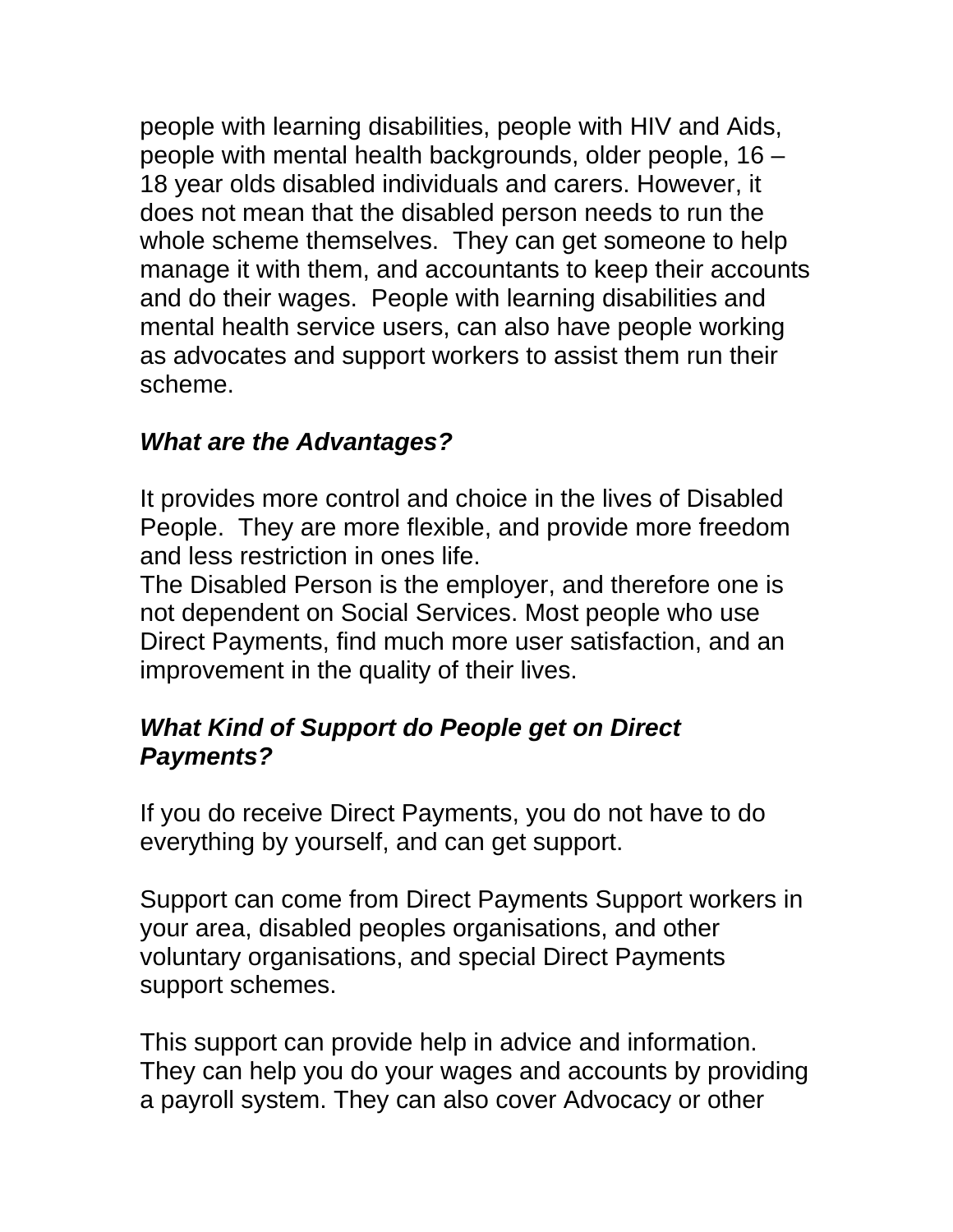people supporting you with your scheme. Other disabled people who have run their own schemes can also help you.

## *Where did Direct Payments come from originally?*

Disabled people came up with Direct Payments first. It was because a group of young disabled people living in a residential home did not want to live there for the rest of their lives, and wanted to live independently in the community just like everybody else, in ordinary houses and streets. They wanted to be part of the community and not separated and isolated in the country side, away from the zest of life. They negotiated with their local authorities who were sponsoring them to live in residential care, to transfer the money they needed directly to them, so they could organize their support. This is how it started. In fact this was the beginning of Independent Living in this country.

In those early days because it was so new, they were known as Independent Living Schemes. This meant they had more control and choice and independence in their lives. Disabled People designed, developed and pioneered Independent Living and Direct Payments. This was done in partnership with Social Services Departments. They have now become known as Direct Payment schemes.

## *Did you say there was a Direct Payments Act?*

Yes, Direct Payments became law with the introduction of the Direct Payments Act in 1996. This Act now provides a duty for Local Authorities to implement Direct Payments.

This Act came about after many years of lobbying by Disabled Peoples organisations and their supporters. It was officially implemented in April 1997. However many